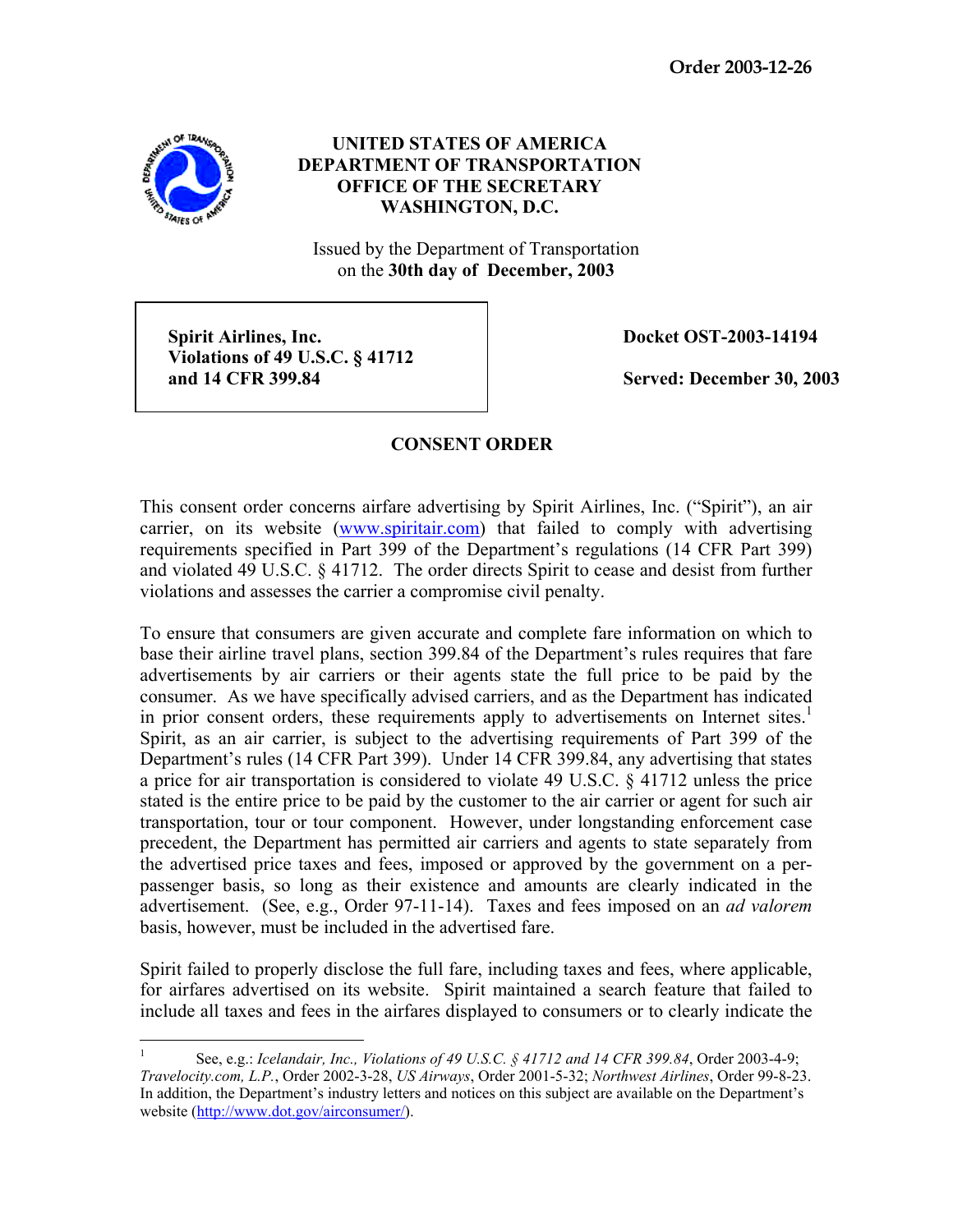existence and amount of the taxes and fees that may properly be separately stated (such as segment fees, Passenger Facility Charges, the September  $11<sup>th</sup>$  Security Fee and, for international destinations, additional government-imposed taxes and fees). There was no asterisk or other distinguishing symbol next to the fares directing the consumer's attention to the terms and conditions section or highlighting the existence of additional fees. Consumers were not adequately informed of the existence of additional fees and therefore could not calculate the full price of the advertised airfares unless, after progressing through two steps of the booking process, the consumer clicked on the hyperlinked statement entitled "I agree to the terms."

Under Department precedent referred to above, advertisements may exclude from a fare certain kinds of charges, generally government-imposed, per passenger fees that are not *ad valorem* in nature, so long as the excluded charges are presented in close proximity to the advertised fare. Internet fare advertisements that quote a fare that is not a full fare or that has significant restrictions should have an explicit statement that additional charges or conditions apply immediately adjacent to the fare with a hyperlink to a full explanation. Alternatively, specific fare advertisements should highlight the fact that additional fees, restrictions, or conditions apply, with an asterisk or other symbol immediately next to the fare or list of fares, together with a concise explanation for the asterisk or symbol (e.g., "taxes, fees, and restrictions apply") in reasonably close placement to the relevant fare or fares. A full explanation of the nature and amount of all additional fees and significant restrictions should appear on the same page as the quoted fare or may be linked to the fare by a single hyperlink. As published on the Internet, Spirit advertisements violated section 399.84 of the Department's regulations and 49 U.S.C. § 41712.

In addition to the above violation, Spirit caused a print advertisement promoting eachway fares to be published in certain newspapers. The advertisement listed fares from Washington D.C. to Cancun, Ft. Lauderdale, and San Juan. However, the body of the advertisement did not state prominently and in close proximity to the advertised fares that the advertised fares were each-way fares and required a roundtrip purchase. That information was only provided in the detailed information at the bottom of the advertisement.

The Enforcement Office has as a matter of enforcement policy permitted the listing in price advertisements of each-way fares, provided that the roundtrip purchase requirement is prominently and proximately displayed. Prominently means in very close proximity if not adjacent to the advertised fare and of a type size sufficient to alert the reader to the provision. (i.e., larger than the fine print usually found at the bottom of ads). See, e.g., Order 2003-7-39. Spirit's advertisement failed to disclose the significant requirement of a roundtrip purchase and therefore was in violation of section 399.84 of the Department's regulations and 49 U.S.C. §41712.

In mitigation, Spirit states that it had no intention of providing misleading information in its Internet advertising. Spirit points out that if a consumer clicked on the link entitled "I accept the terms," a page was displayed that contained detailed information regarding taxes and fees. Spirit also indicates that while it agrees that usage of the phrase "I accept the terms" was inartful, the intent was to comply with the Department's rules. Moreover,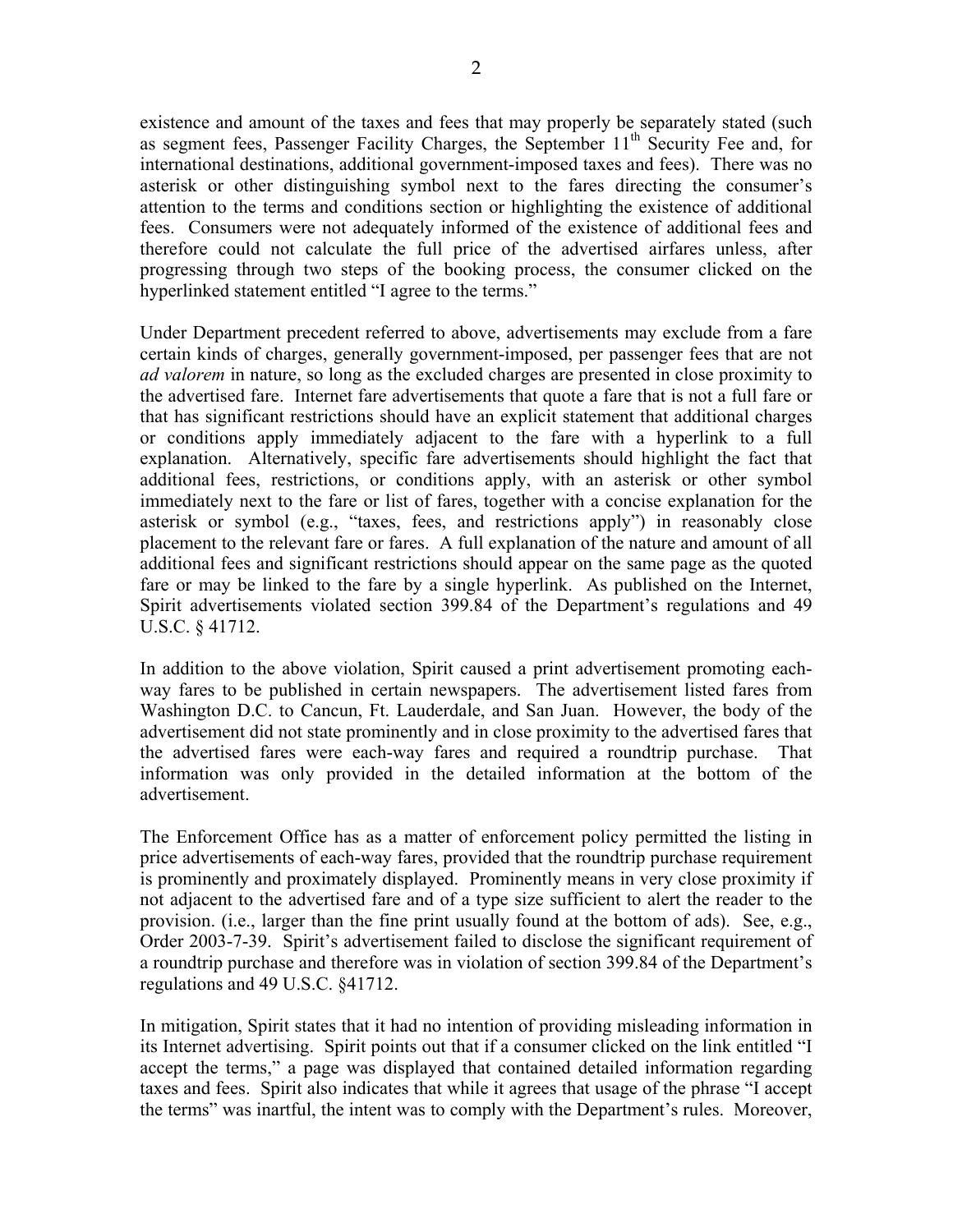according to the carrier, the customer could not have completed the final purchase step of the transaction without first seeing a clear and accurate display of the total purchase price. Furthermore, the company states that within two days of being contacted by the Office of Aviation Enforcement and Proceedings, Spirit implemented changes to its website such that the existence of additional taxes and fees was clearly indicated to consumers. In regards to the print advertisement, Spirit indicates that the violation was inadvertent, and that the ads in question escaped review because of a recent change in its advertising agencies. Moreover, Spirit notes that the roundtrip purchase requirement was disclosed in the rules and restrictions set forth just below the advertised fares.

The Aviation Enforcement Office has carefully considered all of the facts of the case, including the information provided by Spirit and the corrective measures it quickly adopted, but continues to believe that enforcement action is warranted. Spirit, in order to avoid litigation and without admitting or denying the alleged violations, consents to the issuance of this order to cease and desist from future violations of 49 U.S.C. § 41712 and of 14 CFR 399.84, and to the assessment of \$20,000 in compromise of potential civil penalties, of which one-half will be paid according to the payment provisions described below. The remaining \$10,000 shall be suspended for one year following the service date of this order, and shall then be forgiven unless Spirit fails to comply with the provisions of this order, including its cease and desist and payment provisions, during the suspension period, in which case the entire unpaid portion of the \$20,000 assessed penalty shall be due and payable immediately. We believe that this compromise assessment is appropriate and serves the public interest. It represents an adequate deterrence to future noncompliance with the Department's advertising requirements by Spirit, as well as by other airlines, travel agents, and other sellers of air transportation.

This order is issued under the authority contained in 49 CFR 1.57a and 14 CFR 385.15.

## **ACCORDINGLY,**

- 1. Based on the above discussion, we approve this settlement and the provisions of this order as being in the public interest;
- 2. We find that Spirit Airlines, Inc., has violated 14 CFR 399.84 by causing to be published airfare advertisements that failed to state the entire price to be paid for the advertised air transportation;
- 3. We find that by engaging in the conduct described in ordering paragraph 2 above, Spirit Airlines, Inc., also violated 49 U.S.C. § 41712;
- 4. Spirit Airlines, Inc., and all other entities owned and controlled by, or under common ownership and control with, Spirit Airlines, Inc. and their successors and assignees, are ordered to cease and desist from future violations of 14 CFR 399.84 and 49 U.S.C. § 41712;
- 5. Spirit Airlines, Inc., is assessed \$20,000 in compromise of the potential civil penalties that might otherwise be assessed for the violations described in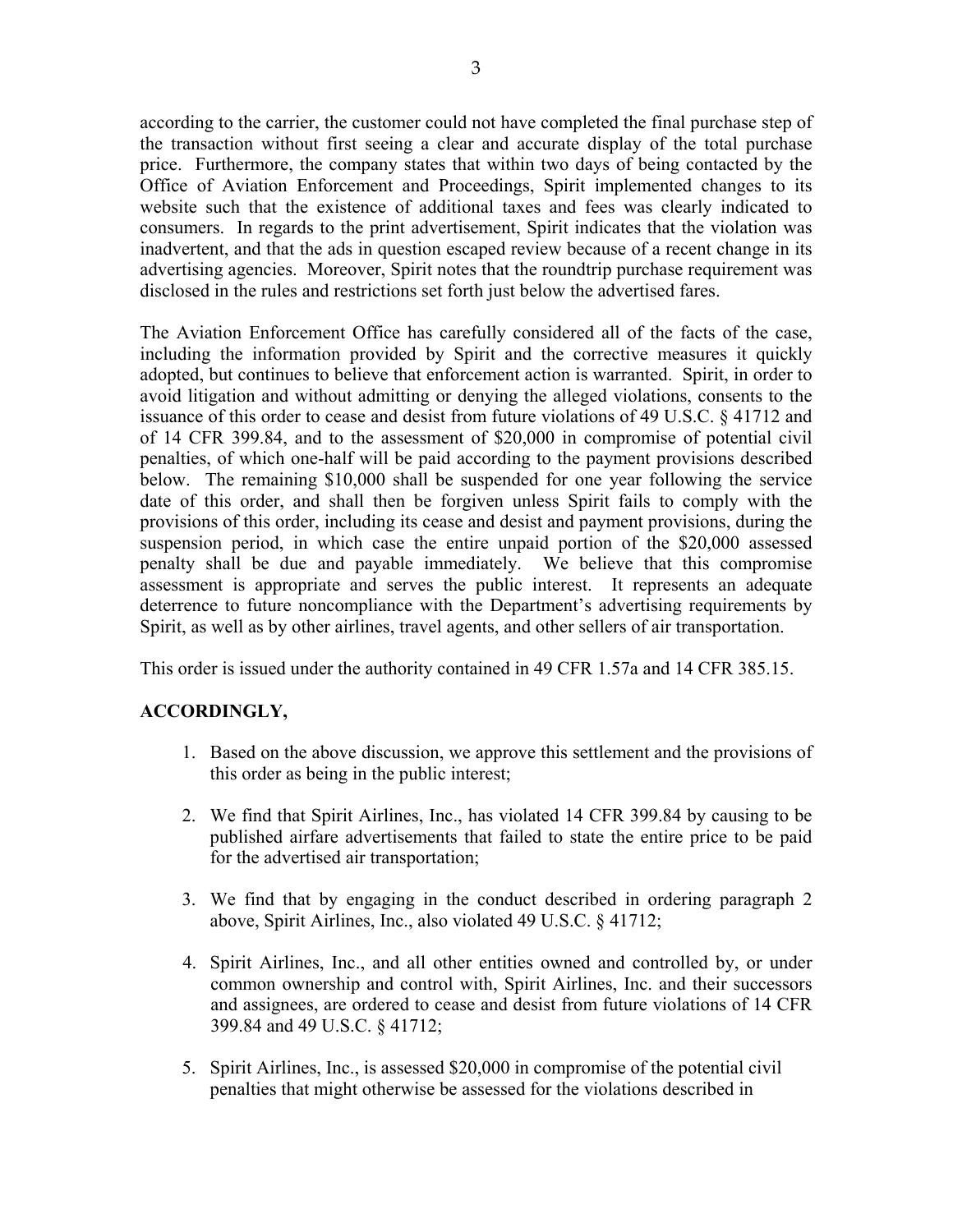ordering paragraphs 2 and 3 of this order. Of that penalty amount, \$10,000 shall be due and payable within 30 days of the service date of this order. The remaining \$10,000 shall be suspended for one year following issuance of this order, and then forgiven, unless Spirit Airlines, Inc., violates this order's cease and desist provision within that one-year period, or fails to comply with the order's payment provisions, in which case the entire unpaid portion of the civil penalty shall become due and payable immediately, and the carrier may be subject to further enforcement action. Failure to pay the compromise assessment as ordered will subject Spirit Airlines, Inc., to the assessment of interest, penalty, and collection charges under the Debt Collection Act, and possible enforcement action for failure to comply with this order; and

6. Payment shall be made by wire transfer through the Federal Reserve Communications System, commonly known as "Fed Wire," to the account of the U.S. Treasury. The wire transfer shall be executed in accordance with the instructions contained in the Attachment to this order.